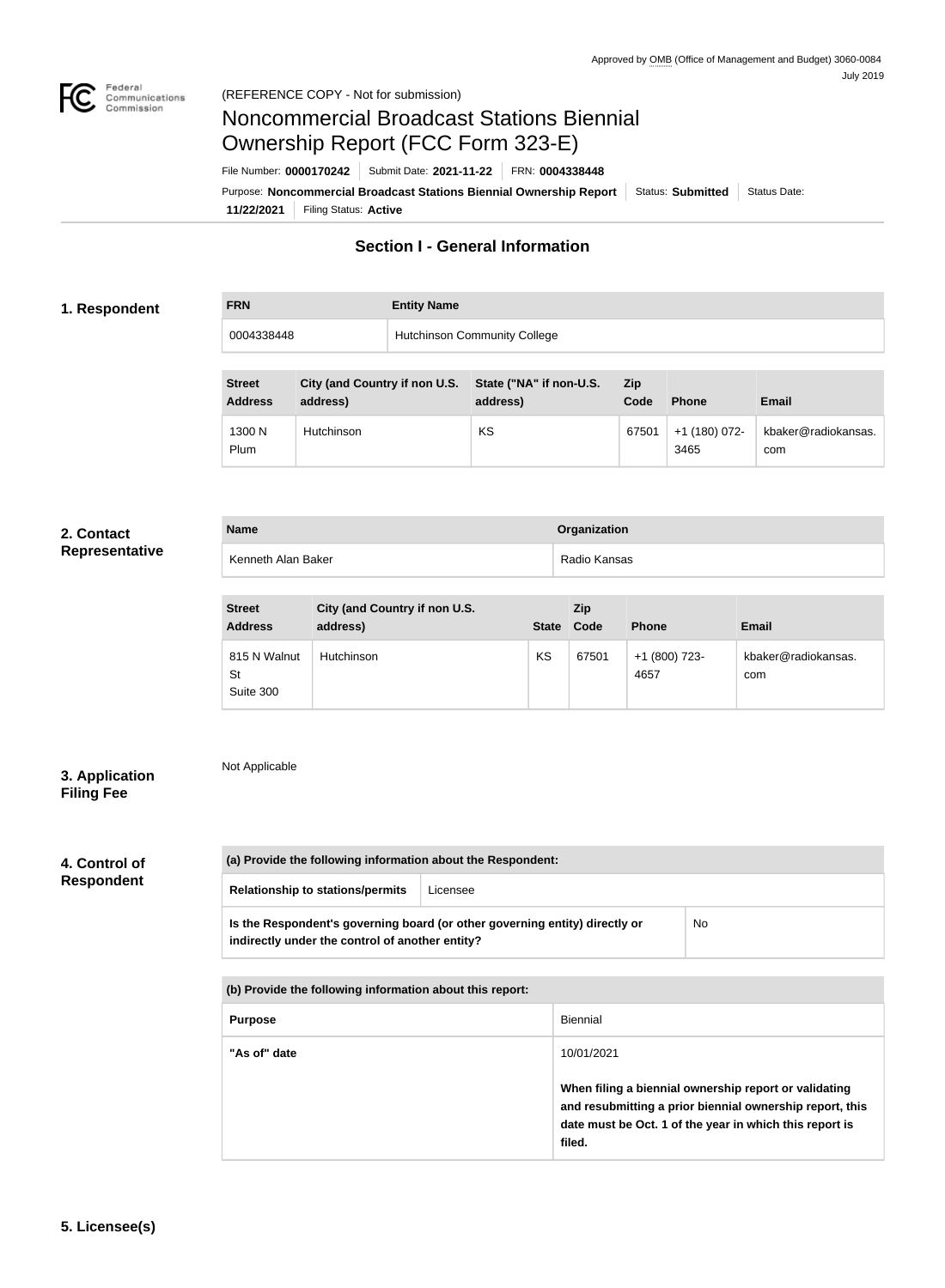**Respondent is filing this report to cover the following Licensee(s) and station(s):**

| Licensee/Permittee Name |                              |                   | <b>FRN</b>   |                |
|-------------------------|------------------------------|-------------------|--------------|----------------|
|                         | Hutchinson Community College |                   | 0004338448   |                |
|                         |                              |                   |              |                |
| Fac. ID No.             | <b>Call Sign</b>             | <b>City</b>       | <b>State</b> | <b>Service</b> |
| 28156                   | <b>KHCD</b>                  | <b>SALINA</b>     | KS           | <b>FM</b>      |
| 28157                   | <b>KHCT</b>                  | <b>GREAT BEND</b> | KS           | <b>FM</b>      |
| 28158                   | KHCC-FM                      | <b>HUTCHINSON</b> | KS           | FM             |

## **Section II – Biennial Ownership Information**

### **1. 47 C.F.R. Section 73.3613 Documents**

Licensee Respondents that hold authorizations for one or more full power television, AM, and/or FM stations should list all contracts and other instruments set forth in 47 C.F.R. Section 73.3613(a) through (c) for the facility or facilities listed on this report. If the agreement is a network affiliation agreement, check the appropriate box. Otherwise, select "Other." Non-Licensee Respondents should select "Not Applicable" in response to this question.

Not Applicable.

#### **2. Ownership Interests**

**(a)** Ownership Interests. This Question requires Respondents to enter detailed information about ownership interests by generating a series of subforms. Answer each question on each subform. The first subform listing should be for the Respondent itself. If the Respondent is not a natural person, also list each of the officers, members of the governing board (or other governing entity), stockholders, and any other persons or entities with a direct attributable interest in the Respondent pursuant to the standards set forth in 47 C.F.R. Section 73.3555. (A "direct" interest is one that is not held through any intervening companies or entities.) List each interest holder with a direct attributable interest in the Respondent separately.

Leave the percentage of total assets (Equity Debt Plus) field blank for an interest holder unless that interest holder has an attributable interest in the Respondent solely on the basis of the Commission's Equity Debt Plus attribution standard, 47 C.F.R. Section 73.3555, Note 2(i).

In the case of vertical or indirect ownership structures, list only those interests in the Respondent that also represent an attributable interest in the Licensee(s) for which the report is being submitted.

Entities that are part of an organizational structure that includes holding companies or other forms of indirect ownership must file separate ownership reports. In such a structure do not report, or file a separate report for, any interest holder that does not have an attributable interest in the Licensee(s) for which the report is being submitted.

Please see the Instructions for further detail concerning interests that must be reported in response to this question.

The Respondent must provide an FCC Registration Number for each interest holder reported in response to this question. Please see the Instructions for detailed information and guidance concerning this requirement.

| <b>FRN</b>         | 0004338448                          |                      |  |
|--------------------|-------------------------------------|----------------------|--|
| <b>Entity Name</b> | <b>Hutchinson Community College</b> |                      |  |
| <b>Address</b>     | PO Box                              |                      |  |
|                    | <b>Street 1</b>                     | 1300 N Plum          |  |
|                    | <b>Street 2</b>                     |                      |  |
|                    | <b>City</b>                         | Hutchinson           |  |
|                    | State ("NA" if non-U.S.<br>address) | KS                   |  |
|                    | <b>Zip/Postal Code</b>              | 67501                |  |
|                    | Country (if non-U.S.<br>address)    | <b>United States</b> |  |
|                    |                                     |                      |  |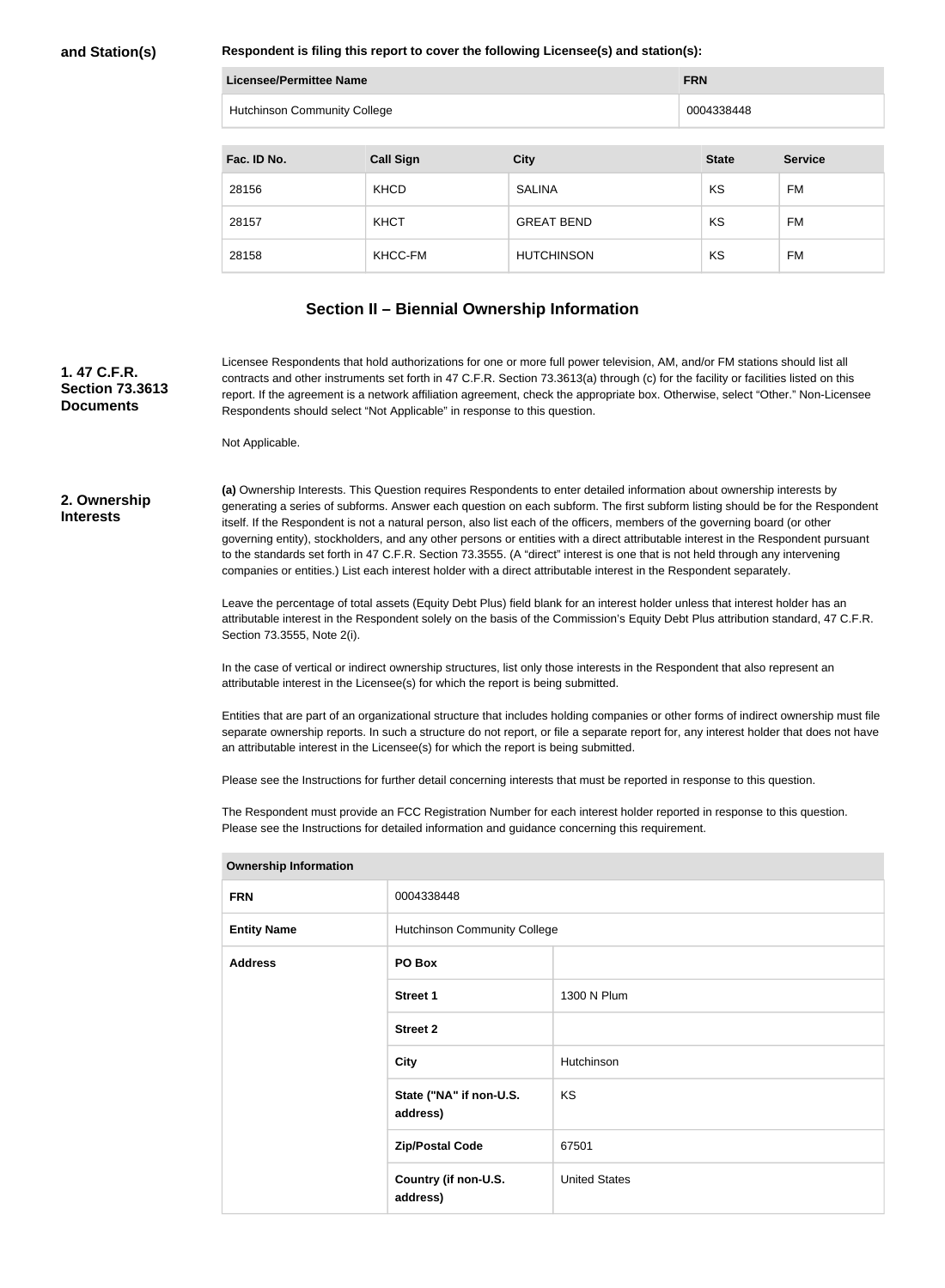| <b>Listing Type</b>                                                                                                                          | Respondent                                              |         |  |
|----------------------------------------------------------------------------------------------------------------------------------------------|---------------------------------------------------------|---------|--|
| <b>Positional Interests</b><br>(check all that apply)                                                                                        | Respondent                                              |         |  |
| <b>Tribal Nation or Tribal</b><br><b>Entity</b>                                                                                              | Interest holder is not a Tribal nation or Tribal entity |         |  |
| <b>Interest Percentages</b>                                                                                                                  | Voting                                                  | $0.0\%$ |  |
| (enter percentage values<br>from 0.0 to 100.0)                                                                                               | <b>Equity</b>                                           | $0.0\%$ |  |
|                                                                                                                                              | <b>Total assets (Equity Debt</b><br>Plus)               | $0.0\%$ |  |
| Does interest holder have an attributable interest in one or more broadcast stations<br>N <sub>o</sub><br>that do not appear on this report? |                                                         |         |  |

| <b>FRN</b>                                                                                                                       | 9990139533                                            |                        |  |
|----------------------------------------------------------------------------------------------------------------------------------|-------------------------------------------------------|------------------------|--|
| <b>Name</b>                                                                                                                      | Marla Eriksen                                         |                        |  |
| <b>Address</b>                                                                                                                   | PO Box                                                |                        |  |
|                                                                                                                                  | <b>Street 1</b>                                       | 117 Kisiwa Parkway     |  |
|                                                                                                                                  | <b>Street 2</b>                                       |                        |  |
|                                                                                                                                  | <b>City</b>                                           | Hutchinson             |  |
|                                                                                                                                  | State ("NA" if non-U.S.<br>address)                   | KS                     |  |
|                                                                                                                                  | <b>Zip/Postal Code</b>                                | 67502                  |  |
|                                                                                                                                  | Country (if non-U.S.<br>address)                      | <b>United States</b>   |  |
| <b>Listing Type</b>                                                                                                              | Other Interest Holder                                 |                        |  |
| <b>Positional Interests</b><br>(check all that apply)                                                                            | Member of Governing Board (or other governing entity) |                        |  |
| <b>Principal Profession or</b><br><b>Occupation</b>                                                                              | Retired                                               |                        |  |
| By Whom Appointed or<br><b>Elected</b>                                                                                           | <b>District Voters</b>                                |                        |  |
| Citizenship, Gender,                                                                                                             | <b>Citizenship</b>                                    | US                     |  |
| <b>Ethnicity, and Race</b><br><b>Information (Natural</b>                                                                        | Gender                                                | Female                 |  |
| <b>Persons Only)</b>                                                                                                             | <b>Ethnicity</b>                                      | Not Hispanic or Latino |  |
|                                                                                                                                  | Race                                                  | White                  |  |
| <b>Interest Percentages</b><br>(enter percentage values                                                                          | Voting                                                | 14.3%                  |  |
| from 0.0 to 100.0)                                                                                                               | <b>Equity</b>                                         | 0.0%                   |  |
|                                                                                                                                  | <b>Total assets (Equity Debt</b><br>Plus)             | 0.0%                   |  |
| No<br>Does interest holder have an attributable interest in one or more broadcast stations<br>that do not appear on this report? |                                                       |                        |  |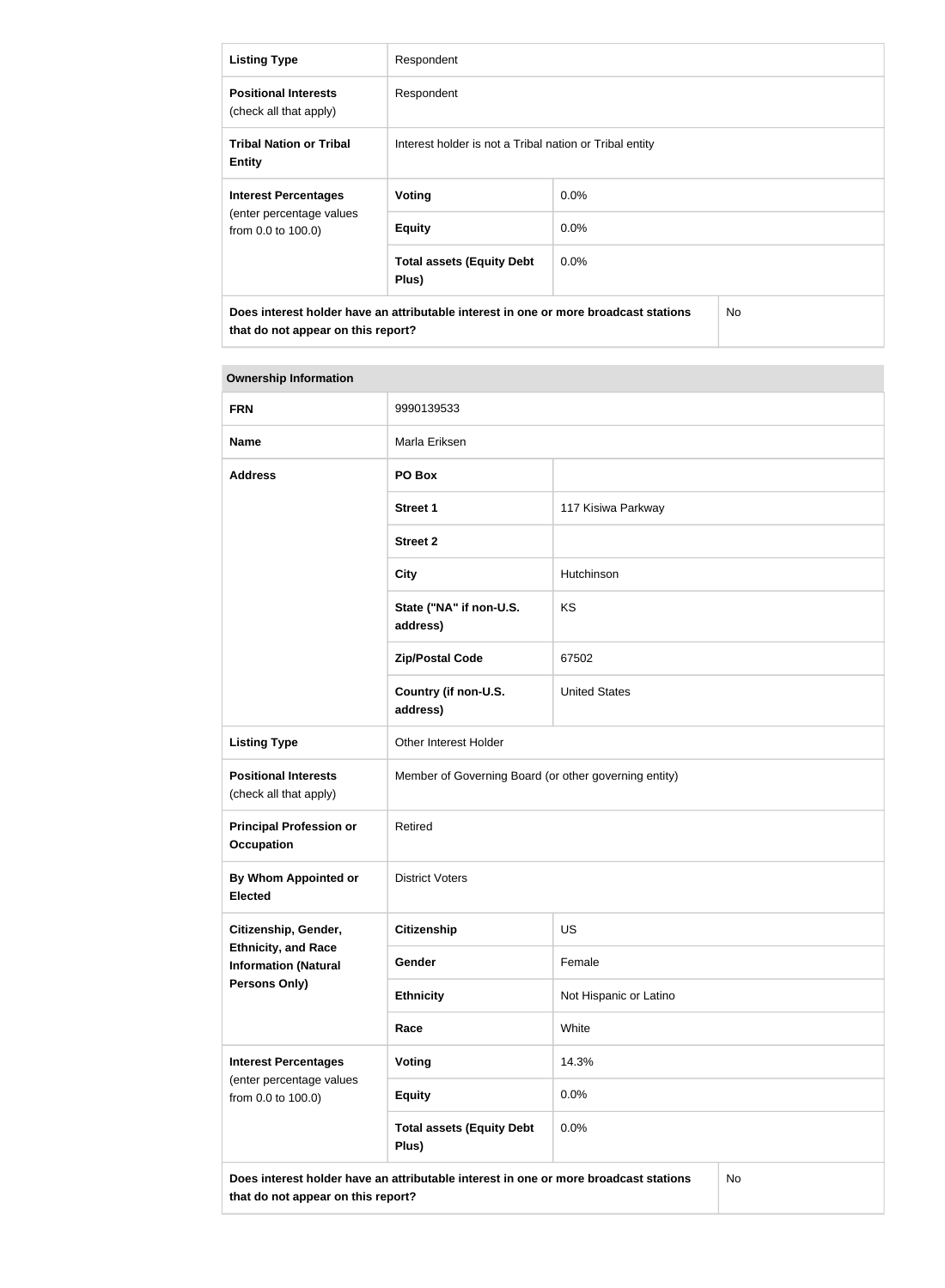| <b>Ownership Information</b>                                                                                                     |                                                       |                        |  |  |
|----------------------------------------------------------------------------------------------------------------------------------|-------------------------------------------------------|------------------------|--|--|
| <b>FRN</b>                                                                                                                       | 9990139534                                            |                        |  |  |
| <b>Name</b>                                                                                                                      | Robert Snyder                                         |                        |  |  |
| <b>Address</b>                                                                                                                   | PO Box                                                |                        |  |  |
|                                                                                                                                  | <b>Street 1</b>                                       | 510 S Walnut           |  |  |
|                                                                                                                                  | <b>Street 2</b>                                       |                        |  |  |
|                                                                                                                                  | <b>City</b>                                           | South Hutchinson       |  |  |
|                                                                                                                                  | State ("NA" if non-U.S.<br>address)                   | <b>KS</b>              |  |  |
|                                                                                                                                  | <b>Zip/Postal Code</b>                                | 67505                  |  |  |
|                                                                                                                                  | Country (if non-U.S.<br>address)                      | <b>United States</b>   |  |  |
| <b>Listing Type</b>                                                                                                              | Other Interest Holder                                 |                        |  |  |
| <b>Positional Interests</b><br>(check all that apply)                                                                            | Member of Governing Board (or other governing entity) |                        |  |  |
| <b>Principal Profession or</b><br><b>Occupation</b>                                                                              | Retired                                               |                        |  |  |
| <b>By Whom Appointed or</b><br><b>Elected</b>                                                                                    | <b>District Voters</b>                                |                        |  |  |
| Citizenship, Gender,                                                                                                             | <b>Citizenship</b>                                    | <b>US</b>              |  |  |
| <b>Ethnicity, and Race</b><br><b>Information (Natural</b>                                                                        | Gender                                                | Male                   |  |  |
| <b>Persons Only)</b>                                                                                                             | <b>Ethnicity</b>                                      | Not Hispanic or Latino |  |  |
|                                                                                                                                  | Race                                                  | White                  |  |  |
| <b>Interest Percentages</b><br>(enter percentage values                                                                          | <b>Voting</b>                                         | 14.3%                  |  |  |
| from 0.0 to 100.0)                                                                                                               | <b>Equity</b>                                         | 0.0%                   |  |  |
|                                                                                                                                  | <b>Total assets (Equity Debt</b><br>Plus)             | 0.0%                   |  |  |
| Does interest holder have an attributable interest in one or more broadcast stations<br>No<br>that do not appear on this report? |                                                       |                        |  |  |

| <b>FRN</b>     | 9990139535                          |                       |
|----------------|-------------------------------------|-----------------------|
| <b>Name</b>    | <b>Terry Bisbee</b>                 |                       |
| <b>Address</b> | PO Box                              |                       |
|                | <b>Street 1</b>                     | 107 Thunderbird Drive |
|                | <b>Street 2</b>                     |                       |
|                | <b>City</b>                         | Hutchinson            |
|                | State ("NA" if non-U.S.<br>address) | KS                    |
|                | <b>Zip/Postal Code</b>              | 67502                 |

##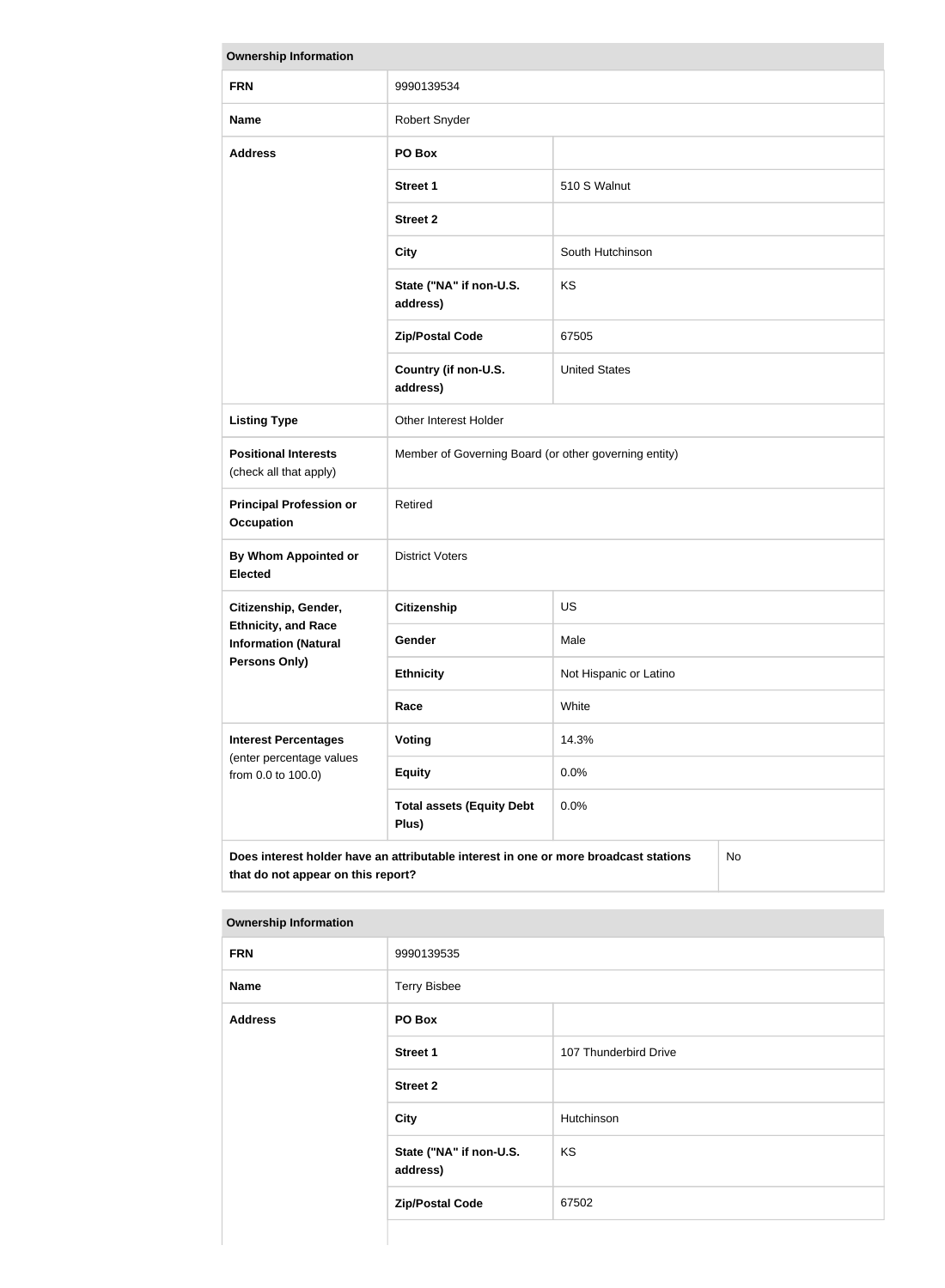|                                                                            | Country (if non-U.S.<br>address)                                                     | <b>United States</b>   |    |
|----------------------------------------------------------------------------|--------------------------------------------------------------------------------------|------------------------|----|
| <b>Listing Type</b>                                                        | Other Interest Holder                                                                |                        |    |
| <b>Positional Interests</b><br>(check all that apply)                      | Member of Governing Board (or other governing entity)                                |                        |    |
| <b>Principal Profession or</b><br><b>Occupation</b>                        | Retired                                                                              |                        |    |
| By Whom Appointed or<br><b>Elected</b>                                     | <b>District Voters</b>                                                               |                        |    |
| Citizenship, Gender,                                                       | <b>Citizenship</b>                                                                   | <b>US</b>              |    |
| <b>Ethnicity, and Race</b><br><b>Information (Natural</b><br>Persons Only) | <b>Gender</b>                                                                        | Male                   |    |
|                                                                            | <b>Ethnicity</b>                                                                     | Not Hispanic or Latino |    |
|                                                                            | Race                                                                                 | White                  |    |
| <b>Interest Percentages</b>                                                | Voting                                                                               | 14.3%                  |    |
| (enter percentage values<br>from 0.0 to 100.0)                             | <b>Equity</b>                                                                        | 0.0%                   |    |
|                                                                            | <b>Total assets (Equity Debt</b><br>Plus)                                            | 0.0%                   |    |
|                                                                            | Does interest holder have an attributable interest in one or more broadcast stations |                        | No |

**that do not appear on this report?**

**COL** 

No

| <b>FRN</b>                                                                        | 9990139536                                            |                      |
|-----------------------------------------------------------------------------------|-------------------------------------------------------|----------------------|
| <b>Name</b>                                                                       | Rodney Calhoun                                        |                      |
| <b>Address</b>                                                                    | PO Box                                                |                      |
|                                                                                   | <b>Street 1</b>                                       | 424 W 1st Ave        |
|                                                                                   | <b>Street 2</b>                                       |                      |
|                                                                                   | <b>City</b>                                           | Hutchinson           |
|                                                                                   | State ("NA" if non-U.S.<br>address)                   | KS                   |
|                                                                                   | <b>Zip/Postal Code</b>                                | 67501                |
|                                                                                   | Country (if non-U.S.<br>address)                      | <b>United States</b> |
| <b>Listing Type</b>                                                               | Other Interest Holder                                 |                      |
| <b>Positional Interests</b><br>(check all that apply)                             | Member of Governing Board (or other governing entity) |                      |
| <b>Principal Profession or</b><br><b>Occupation</b>                               | Retired                                               |                      |
| By Whom Appointed or<br><b>Elected</b>                                            | <b>District Voters</b>                                |                      |
| Citizenship, Gender,                                                              | <b>Citizenship</b>                                    | US                   |
| <b>Ethnicity, and Race</b><br><b>Information (Natural</b><br><b>Persons Only)</b> | Gender                                                | Male                 |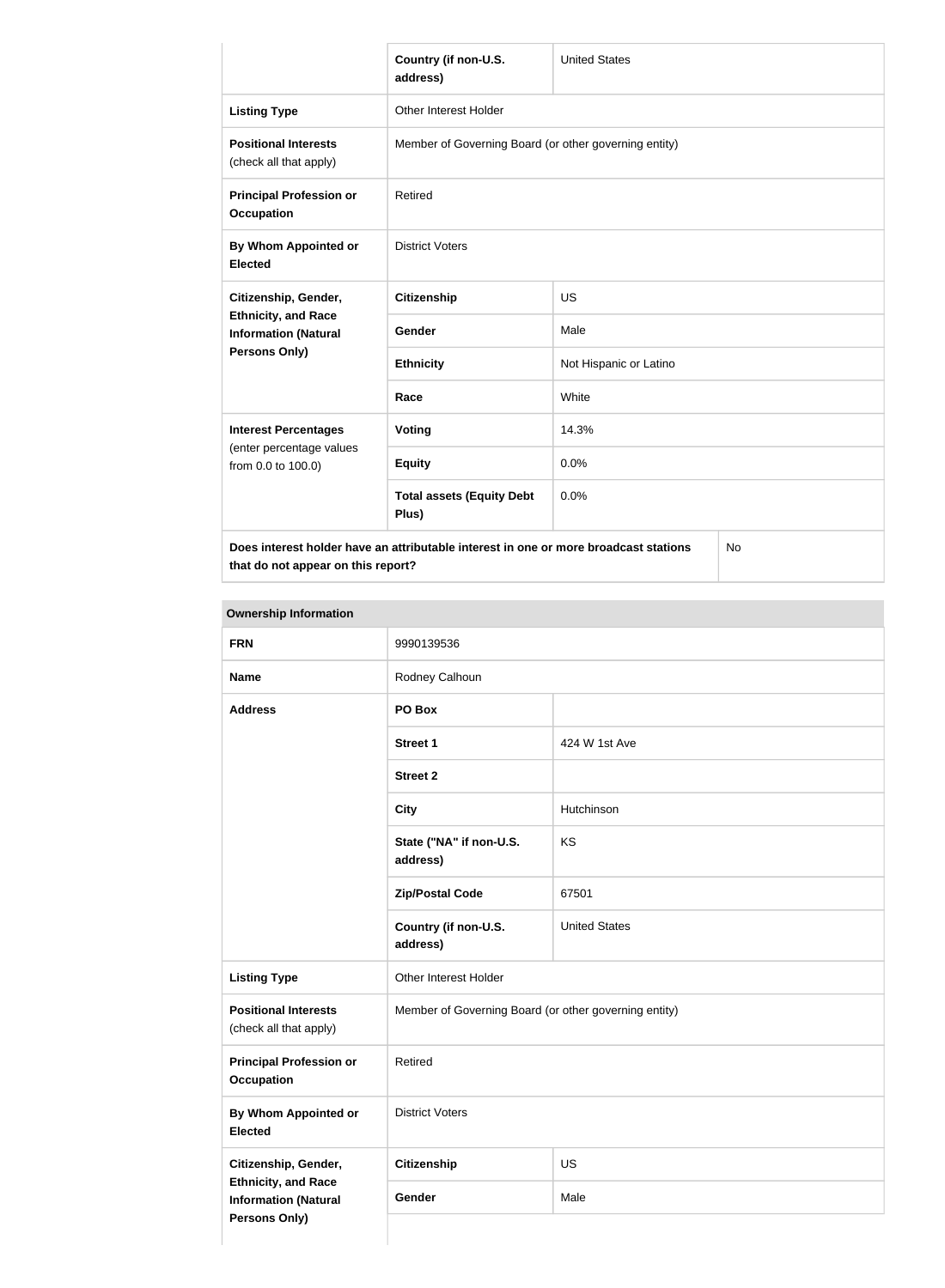|                                                                                                                            | <b>Ethnicity</b>                          | Not Hispanic or Latino |     |
|----------------------------------------------------------------------------------------------------------------------------|-------------------------------------------|------------------------|-----|
|                                                                                                                            | Race                                      | White                  |     |
| <b>Interest Percentages</b><br>(enter percentage values<br>from 0.0 to 100.0)                                              | <b>Voting</b>                             | 14.3%                  |     |
|                                                                                                                            | <b>Equity</b>                             | $0.0\%$                |     |
|                                                                                                                            | <b>Total assets (Equity Debt</b><br>Plus) | $0.0\%$                |     |
| Does interest holder have an attributable interest in one or more broadcast stations<br>that do not appear on this report? |                                           |                        | No. |

#### **Ownership Information**

| <b>FRN</b>                                                | 9990139537                                                                           |                        |           |
|-----------------------------------------------------------|--------------------------------------------------------------------------------------|------------------------|-----------|
| <b>Name</b>                                               | David Marshall                                                                       |                        |           |
| <b>Address</b>                                            | PO Box                                                                               |                        |           |
|                                                           | <b>Street 1</b>                                                                      | 8020 N Plum St         |           |
|                                                           | <b>Street 2</b>                                                                      |                        |           |
|                                                           | <b>City</b>                                                                          | Hutchinson             |           |
|                                                           | State ("NA" if non-U.S.<br>address)                                                  | KS                     |           |
|                                                           | <b>Zip/Postal Code</b>                                                               | 67502                  |           |
|                                                           | Country (if non-U.S.<br>address)                                                     | <b>United States</b>   |           |
| <b>Listing Type</b>                                       | Other Interest Holder                                                                |                        |           |
| <b>Positional Interests</b><br>(check all that apply)     | Member of Governing Board (or other governing entity)                                |                        |           |
| <b>Principal Profession or</b><br><b>Occupation</b>       | First National Bank Hutchinson                                                       |                        |           |
| <b>By Whom Appointed or</b><br><b>Elected</b>             | <b>District Voters</b>                                                               |                        |           |
| Citizenship, Gender,                                      | <b>Citizenship</b>                                                                   | US                     |           |
| <b>Ethnicity, and Race</b><br><b>Information (Natural</b> | Gender                                                                               | Male                   |           |
| <b>Persons Only)</b>                                      | <b>Ethnicity</b>                                                                     | Not Hispanic or Latino |           |
|                                                           | Race                                                                                 | White                  |           |
| <b>Interest Percentages</b>                               | <b>Voting</b>                                                                        | 14.3%                  |           |
| (enter percentage values<br>from 0.0 to 100.0)            | <b>Equity</b>                                                                        | 0.0%                   |           |
|                                                           | <b>Total assets (Equity Debt</b><br>Plus)                                            | 0.0%                   |           |
| that do not appear on this report?                        | Does interest holder have an attributable interest in one or more broadcast stations |                        | <b>No</b> |

| <b>FRN</b><br>139538<br><b>00001</b><br>uu |  |
|--------------------------------------------|--|
|--------------------------------------------|--|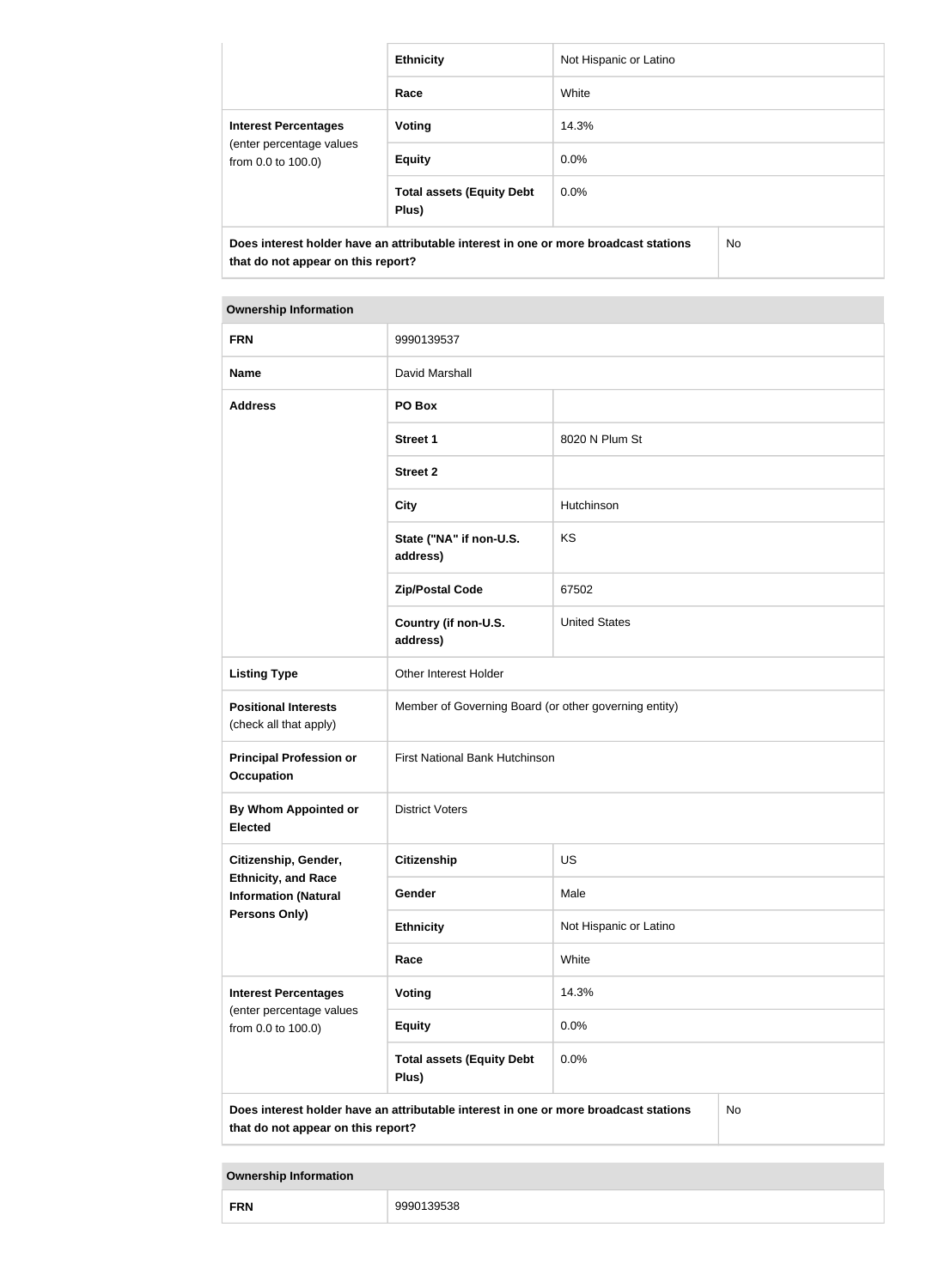| <b>Name</b>                                               | <b>Todd Miller</b>                                                                                                               |                        |  |
|-----------------------------------------------------------|----------------------------------------------------------------------------------------------------------------------------------|------------------------|--|
| <b>Address</b>                                            | PO Box                                                                                                                           |                        |  |
|                                                           | <b>Street 1</b>                                                                                                                  | 3219 Inverness         |  |
|                                                           | <b>Street 2</b>                                                                                                                  |                        |  |
|                                                           | <b>City</b>                                                                                                                      | Hutchinson             |  |
|                                                           | State ("NA" if non-U.S.<br>address)                                                                                              | KS                     |  |
|                                                           | <b>Zip/Postal Code</b>                                                                                                           | 67502                  |  |
|                                                           | Country (if non-U.S.<br>address)                                                                                                 | <b>United States</b>   |  |
| <b>Listing Type</b>                                       | Other Interest Holder                                                                                                            |                        |  |
| <b>Positional Interests</b><br>(check all that apply)     | Member of Governing Board (or other governing entity)                                                                            |                        |  |
| <b>Principal Profession or</b><br><b>Occupation</b>       | Home Instead Senior Care                                                                                                         |                        |  |
| <b>By Whom Appointed or</b><br><b>Elected</b>             | <b>District Voters</b>                                                                                                           |                        |  |
| Citizenship, Gender,                                      | <b>Citizenship</b>                                                                                                               | US                     |  |
| <b>Ethnicity, and Race</b><br><b>Information (Natural</b> | Gender                                                                                                                           | Male                   |  |
| <b>Persons Only)</b>                                      | <b>Ethnicity</b>                                                                                                                 | Not Hispanic or Latino |  |
|                                                           | Race                                                                                                                             | White                  |  |
| <b>Interest Percentages</b><br>(enter percentage values   | <b>Voting</b>                                                                                                                    | 14.3%                  |  |
| from 0.0 to 100.0)                                        | <b>Equity</b>                                                                                                                    | 0.0%                   |  |
|                                                           | <b>Total assets (Equity Debt</b><br>Plus)                                                                                        | 0.0%                   |  |
|                                                           | Does interest holder have an attributable interest in one or more broadcast stations<br>No<br>that do not appear on this report? |                        |  |

| <b>Ownership Information</b> |                                     |                      |
|------------------------------|-------------------------------------|----------------------|
| <b>FRN</b>                   | 9990139543                          |                      |
| <b>Name</b>                  | Kenneth Baker                       |                      |
| <b>Address</b>               | PO Box                              |                      |
|                              | <b>Street 1</b>                     | 610 W 24th Ave       |
|                              | <b>Street 2</b>                     |                      |
|                              | <b>City</b>                         | Hutchinson           |
|                              | State ("NA" if non-U.S.<br>address) | KS                   |
|                              | <b>Zip/Postal Code</b>              | 67502                |
|                              | Country (if non-U.S.<br>address)    | <b>United States</b> |
| <b>Listing Type</b>          | Other Interest Holder               |                      |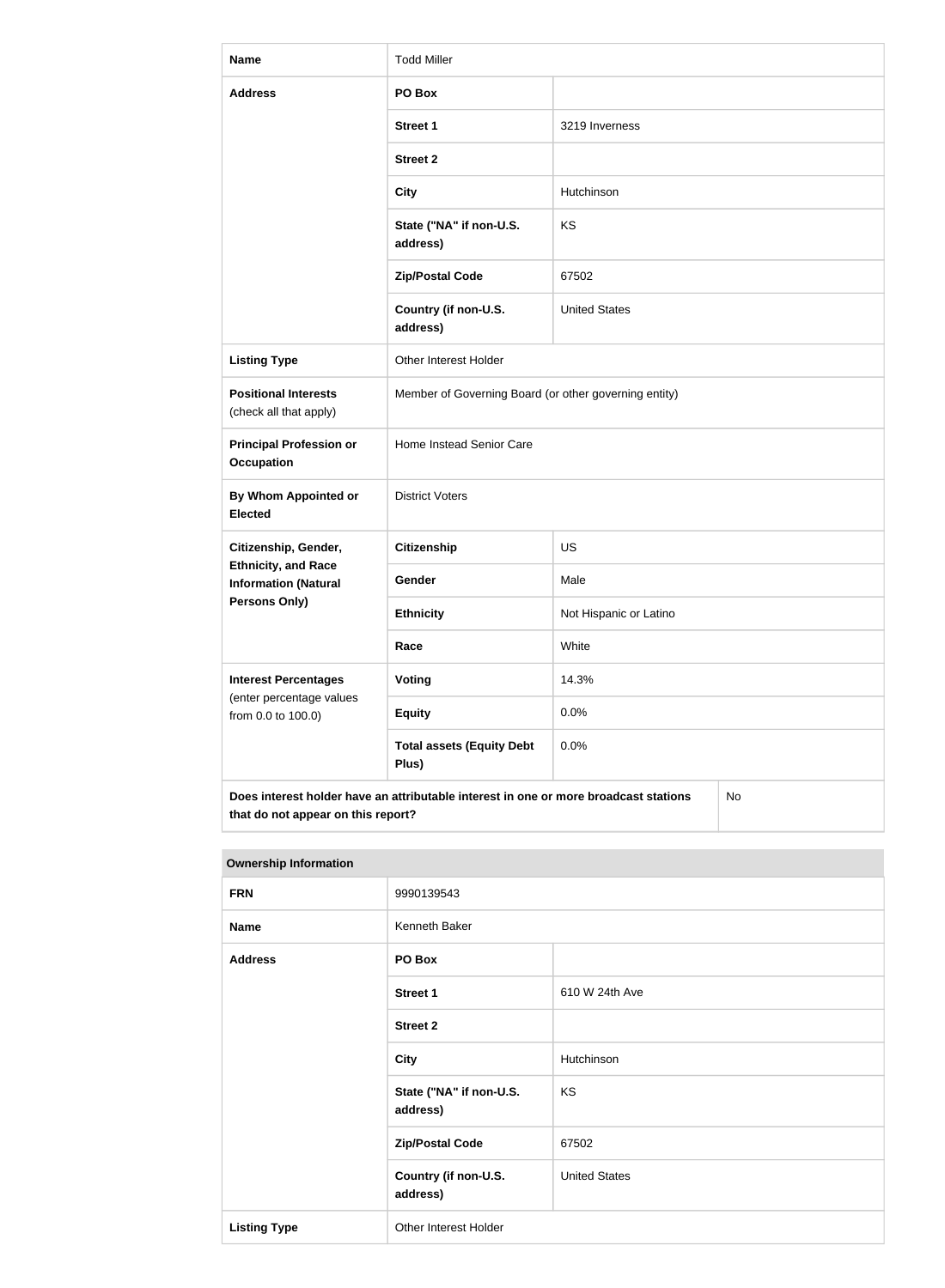| <b>Positional Interests</b><br>(check all that apply)     | Officer                                                                                             |                        |  |
|-----------------------------------------------------------|-----------------------------------------------------------------------------------------------------|------------------------|--|
| <b>Principal Profession or</b><br><b>Occupation</b>       | General Manager, Radio Kansas                                                                       |                        |  |
| By Whom Appointed or<br><b>Elected</b>                    | <b>College Board of Trustees</b>                                                                    |                        |  |
| Citizenship, Gender,                                      | <b>Citizenship</b>                                                                                  | <b>US</b>              |  |
| <b>Ethnicity, and Race</b><br><b>Information (Natural</b> | <b>Gender</b>                                                                                       | Male                   |  |
| <b>Persons Only)</b>                                      | <b>Ethnicity</b>                                                                                    | Not Hispanic or Latino |  |
|                                                           | Race                                                                                                | White                  |  |
| <b>Interest Percentages</b>                               | <b>Voting</b>                                                                                       | 0.0%                   |  |
| (enter percentage values<br>from 0.0 to 100.0)            | <b>Equity</b>                                                                                       | 0.0%                   |  |
|                                                           | <b>Total assets (Equity Debt</b><br>Plus)                                                           | 0.0%                   |  |
|                                                           | $N_{\rm A}$<br>Dees interest kelder keus en stuikutekle interest in ens er mere kreedsest stetiens. |                        |  |

**Does interest holder have an attributable interest in one or more broadcast stations that do not appear on this report?**

No

| <b>FRN</b>                                                                        | 9990146704                                            |                        |
|-----------------------------------------------------------------------------------|-------------------------------------------------------|------------------------|
| <b>Name</b>                                                                       | Maurice Penny                                         |                        |
| <b>Address</b>                                                                    | PO Box                                                |                        |
|                                                                                   | <b>Street 1</b>                                       | 811 Foothill Drive     |
|                                                                                   | <b>Street 2</b>                                       |                        |
|                                                                                   | <b>City</b>                                           | Hutchinson             |
|                                                                                   | State ("NA" if non-U.S.<br>address)                   | KS                     |
|                                                                                   | <b>Zip/Postal Code</b>                                | 67502                  |
|                                                                                   | Country (if non-U.S.<br>address)                      | <b>United States</b>   |
| <b>Listing Type</b>                                                               | Other Interest Holder                                 |                        |
| <b>Positional Interests</b><br>(check all that apply)                             | Member of Governing Board (or other governing entity) |                        |
| <b>Principal Profession or</b><br><b>Occupation</b>                               | <b>Business Owner</b>                                 |                        |
| By Whom Appointed or<br><b>Elected</b>                                            | Public                                                |                        |
| Citizenship, Gender,<br><b>Ethnicity, and Race</b><br><b>Information (Natural</b> | <b>Citizenship</b>                                    | US                     |
|                                                                                   | Gender                                                | Male                   |
| Persons Only)                                                                     | <b>Ethnicity</b>                                      | Not Hispanic or Latino |
|                                                                                   | Race                                                  | White                  |
| <b>Interest Percentages</b><br>(enter percentage values                           | <b>Voting</b>                                         | 14.3%                  |
|                                                                                   |                                                       |                        |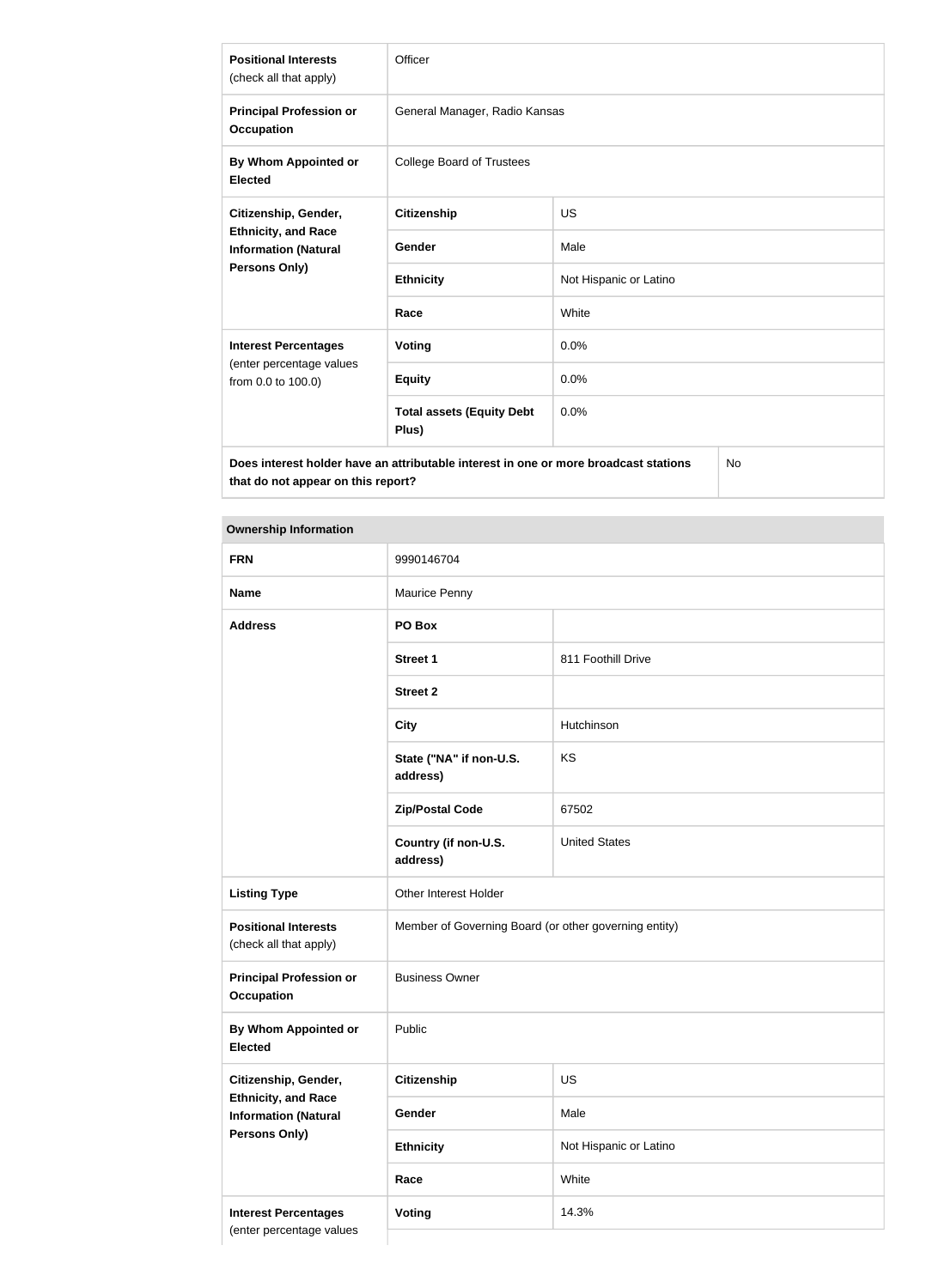| from 0.0 to 100.0)                                                                   | <b>Equity</b>                             | $0.0\%$ |    |
|--------------------------------------------------------------------------------------|-------------------------------------------|---------|----|
|                                                                                      | <b>Total assets (Equity Debt</b><br>Plus) | $0.0\%$ |    |
| Does interest holder have an attributable interest in one or more broadcast stations |                                           |         | No |

| Does interest noiger have an attributable interest in one or more proadcast stations. |
|---------------------------------------------------------------------------------------|
| that do not appear on this report?                                                    |

| <b>Ownership Information</b>                                                                                                     |                                           |                        |  |  |
|----------------------------------------------------------------------------------------------------------------------------------|-------------------------------------------|------------------------|--|--|
| <b>FRN</b>                                                                                                                       | 9990146705                                |                        |  |  |
| <b>Name</b>                                                                                                                      | <b>Carter File</b>                        |                        |  |  |
| <b>Address</b>                                                                                                                   | PO Box                                    |                        |  |  |
|                                                                                                                                  | <b>Street 1</b>                           | 110 W 19th Ave         |  |  |
|                                                                                                                                  | <b>Street 2</b>                           |                        |  |  |
|                                                                                                                                  | <b>City</b>                               | Hutchinson             |  |  |
|                                                                                                                                  | State ("NA" if non-U.S.<br>address)       | KS                     |  |  |
|                                                                                                                                  | <b>Zip/Postal Code</b>                    | 67502                  |  |  |
|                                                                                                                                  | Country (if non-U.S.<br>address)          | <b>United States</b>   |  |  |
| <b>Listing Type</b>                                                                                                              | Other Interest Holder                     |                        |  |  |
| <b>Positional Interests</b><br>(check all that apply)                                                                            | Officer                                   |                        |  |  |
| <b>Principal Profession or</b><br><b>Occupation</b>                                                                              | President, Hutchinson Community College   |                        |  |  |
| <b>By Whom Appointed or</b><br><b>Elected</b>                                                                                    | <b>Board of Trustees</b>                  |                        |  |  |
| Citizenship, Gender,                                                                                                             | <b>Citizenship</b>                        | <b>US</b>              |  |  |
| <b>Ethnicity, and Race</b><br><b>Information (Natural</b><br><b>Persons Only)</b>                                                | Gender                                    | Male                   |  |  |
|                                                                                                                                  | <b>Ethnicity</b>                          | Not Hispanic or Latino |  |  |
|                                                                                                                                  | Race                                      | White                  |  |  |
| <b>Interest Percentages</b><br>(enter percentage values<br>from 0.0 to 100.0)                                                    | Voting                                    | 0.0%                   |  |  |
|                                                                                                                                  | <b>Equity</b>                             | 0.0%                   |  |  |
|                                                                                                                                  | <b>Total assets (Equity Debt</b><br>Plus) | 0.0%                   |  |  |
| Does interest holder have an attributable interest in one or more broadcast stations<br>No<br>that do not appear on this report? |                                           |                        |  |  |

| (b) Respondent certifies that any interests, including equity, financial, or voting | Yes |
|-------------------------------------------------------------------------------------|-----|
| interests, not reported in this filing are non-attributable.                        |     |
| If "No," submit as an exhibit an explanation.                                       |     |